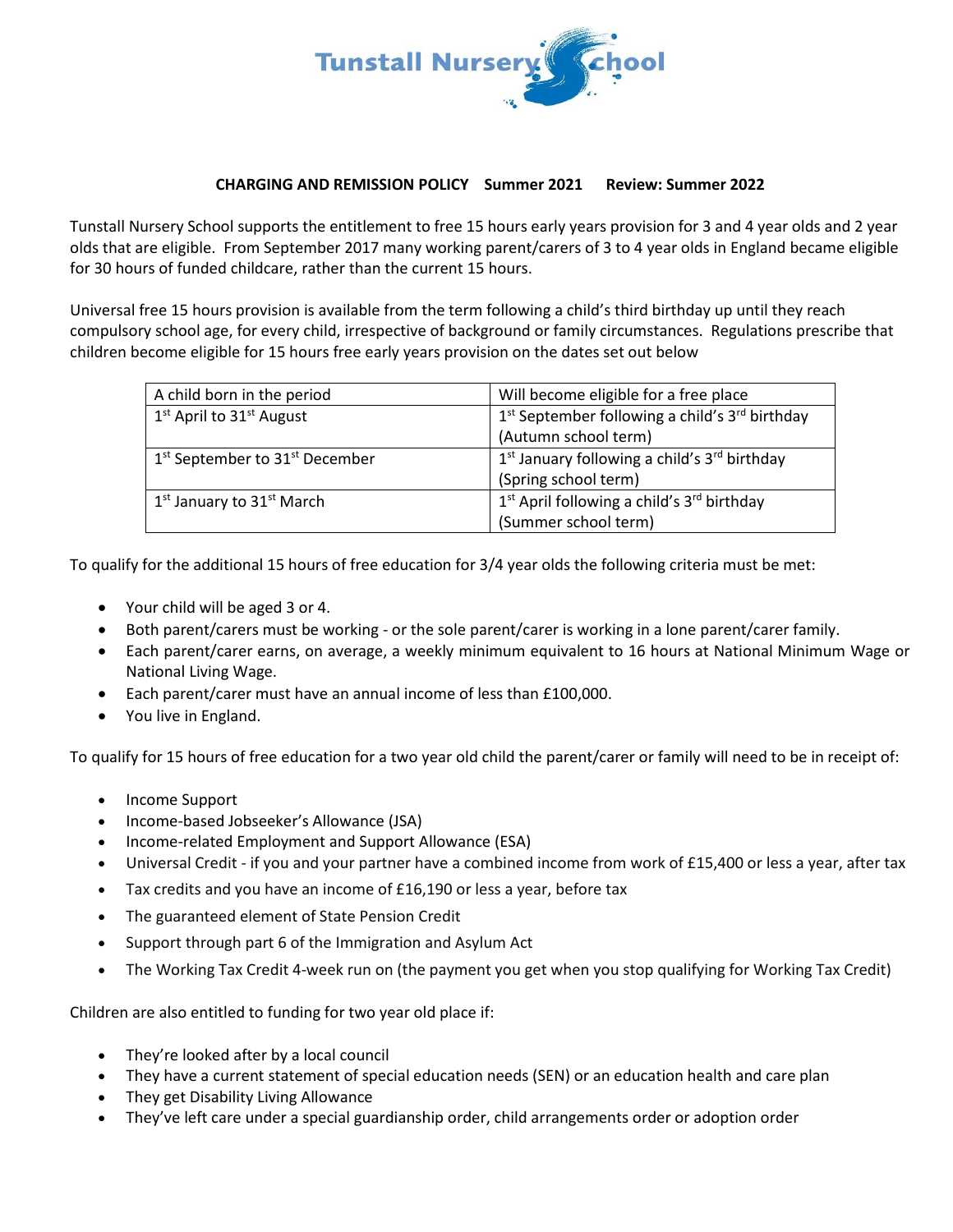The children become eligible for a funded two year old place on the dates set out below

| A child born in the period                             | Will become eligible for a free place                              |
|--------------------------------------------------------|--------------------------------------------------------------------|
| $1st$ April to $31st$ August                           | $1st$ September following a child's $2nd$ birthday                 |
|                                                        | (Autumn school term)                                               |
| 1 <sup>st</sup> September to 31 <sup>st</sup> December | $1st$ January following a child's $2nd$ birthday                   |
|                                                        | (Spring school term)                                               |
| $1st$ January to $31st$ March                          | 1 <sup>st</sup> April following a child's 2 <sup>nd</sup> birthday |
|                                                        | (Summer school term)                                               |

#### **Scope**

- The Education Act 2002 offered the opportunity to develop the provision of child care within maintained schools
- Maintained schools are being encouraged to develop 'wraparound' day care for 2, 3 and 4 year olds attending funded Early Years Foundation Stage Education
- The Department of Education advises schools that while the free entitlement at the point of delivery is statutory, provision beyond 15 hours for children not eligible for the additional 15 hours is not and therefore can be charged for, in line with the power to charge for extended services. See Child care Act 2006 the Secretary of States Code of Practice 2010
- The Governing Body of Tunstall Nursery School & Children's Centre makes its charges for additional child care under Section 27 of the Education Act 2002

## **Equalities Implications**

Children

- The opportunity of on site wraparound care will help enhance children's wellbeing and achievements promoting secure foundations for future learning and life
- The provision of quality nursery places for 2, 3 and 4 year olds will help parent/carers to return to work, education and training. This will support families in reducing the impact of poverty.

#### **Policy Aims**

- Ensure our charges are fair and affordable
- Review all charges regularly
- All parent/carers will be given notice of increased charges in the term prior to its effective date
- The primary objective of any monetary increase is made to sustain the nursery
- We will be aware of the charges made by other nursery providers
- The governments free entitlement which covers 15 hours per week, over a minimum of 38 weeks, will be maintained at all times subject to session availability
- Ensure that the childcare we offer is flexible and meets the needs of working parent/carers
- Ensure parent/carers can easily identify on their invoice what charges are in relation to the additional hours from their free provision

# **Childcare Charges**

- Childcare provision will be available from 8.30 a.m. to 3.30 p.m. (7 hours), five days a week, 38 weeks of the year
- Minimum requirement of acceptance of a place for free early years entitlement at Tunstall Nursery School is 5 x 3 hour sessions term time.
- Parent/carers are not obliged to purchase additional hours or pay lunch club charges (unless claiming the additional 15 hours) in order to secure free provision
- The charging policy covers children accessing day care additional to the Early Years Foundation Stage funded education
- No charge can be made for the Early Years Foundation Stage funded education place of 15 hours per week or the additional 15 hours per week, but parent/carers can purchase additional childcare provision where available
- The costings are based on resource requirements to meet Early Years Foundation Stage and Ofsted regulations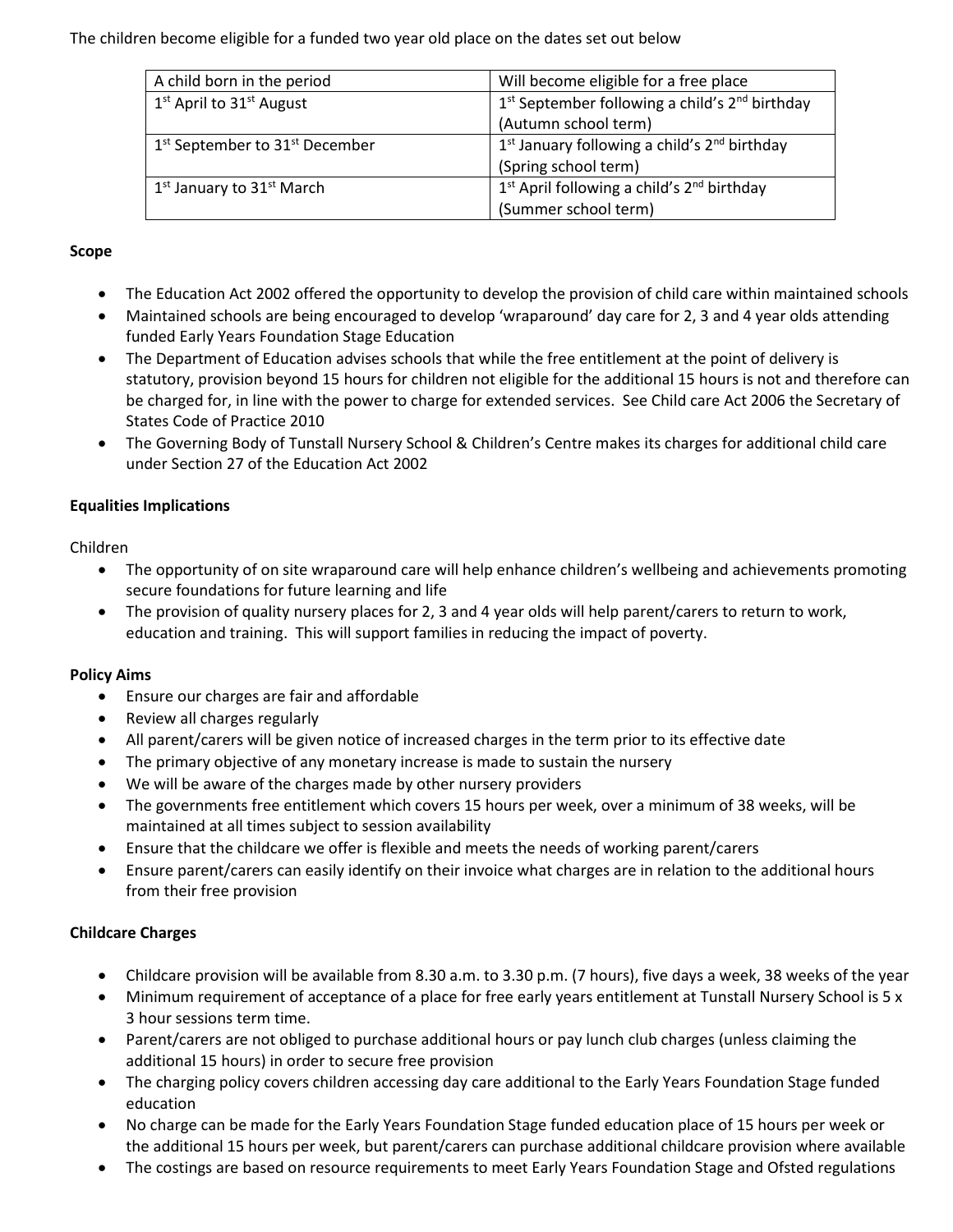## Application for a Nursery Place

If you choose to apply for a place at Tunstall Nursery School please complete an application form in school or by downloading a form from our website [www.tunstall.croydon.sch.uk](http://www.webfronter.com/croydon/tunstall) We recommend that you apply 12 months prior to the date of required commencement.

### Securing place deposit

If offered a full time place or take up any additional sessions or lunch club we will require a deposit equal to four week's fee. Should the place be accepted then refused at a later date the deposit will not be returned.

The parent / carer must confirm within one week of receiving notification that they still wish to take up the Nursery place. If the place it not confirmed it may be withdrawn.

## Pricing Structure

Additional child care may be purchased at the following costs (from September 2020):

## Two Year Old Paid Place

Where places are available in the two year old provision that have not been filled by a child eligible for a funded place, these places will be made available as paid places. The session times will either be the morning (8:30am – 11:30am) or afternoon (12:30 – 3:30pm). The charge for these sessions is £25.00. Parent/carers will need to purchase all 5 sessions for the week.

#### Lunch Club

The Lunch Club is open every day during term time and runs from 11.30 a.m. to 12.30 p.m. This service is available to those with a place for either session. The Club is staffed by a minimum of 2 supervisors, keeping a ratio of 1 staff member to 8 children. The charge per day is £6.50 which is for staff costs. Each child brings a packed lunch. As this needs to be self-sustaining, it can only function if sufficient numbers attend each day.

#### Additional 15 hours offer

The session times are 8.30am – 3.30pm. There is an additional fee of £32.50 per week for the lunch hour. Children will need to bring a healthy packed lunch.

#### Additional sessions

Should there be places available once everyone from the waiting list has been offered a sessional place at Tunstall Nursery School, we are able to market these places to parent/carers. The charge for an extra session is £20.00 per session, parent/carers will need to purchase all 5 sessions for the week.

Payment details, terms and conditions and collection arrangements form part of the admissions policy and procedures

• Parent/carers will only be invoiced for those sessions not covered by the free nursery entitlement

For example, parent/carers of a 3 year old eligible for funding attending 5 morning sessions of 3 hours per week term time of 38 weeks would not make any additional payment, provided that the nursery entitlement is not being claimed at any other provider.

• Please note that the lunchtime session does not attract nursery funding and is charged in full

# Staff / Governor Fees

The session times will either be the morning (8:30am – 11:30am) or afternoon (12:30 – 3:30pm). The charge for these sessions is £17.00 for two year olds, reducing to £13.50 from the term following the child's third birthday. Parent/carers will need to purchase all 5 sessions for the week.